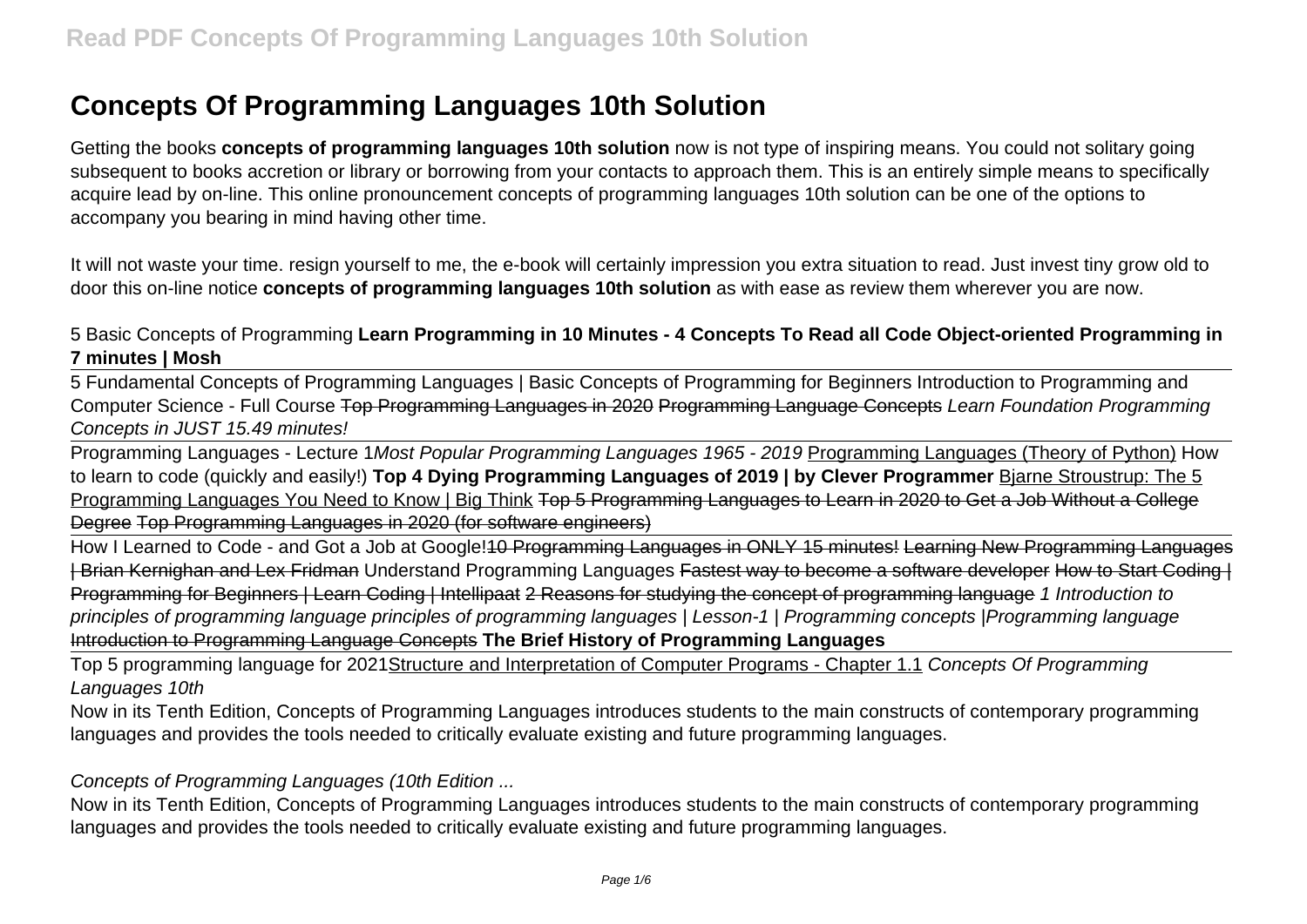#### Sebesta, Concepts of Programming Languages | Pearson

This is the Concepts of Programming Languages 10th Edition Robert W. Sebesta Solutions Manual. Now i n its Tenth Edition, Concepts of Programming Languages introduces students to the main...

#### Concepts of Programming Languages 10th Edition Robert W ...

Now in its Tenth Edition, Concepts of Programming Languages introduces students to the main constructs of contemporary programming languages and provides the tools needed to critically evaluate existing and future programming languages.

#### Concepts of Programming Languages 10th Edition Robert W ...

Solutions Manual for Concepts of Programming Languages 10th Edition by Sebesta Download at: https://goo.gl/v7hv2A People also search: concepts of programming …

#### Solutions manual for concepts of programming languages ...

Answers of Concepts of Programming Languages 10th - Chapter 3. 1. Define syntax and semantics. \* Syntax is the grammatical rules and structural patterns governing the ordered use of appropriate words and symbols for issuing commands, writing code, etc., in a particular software application or programming language.

#### Answers of Concepts of Programming Languages 10th - Chapter 3

Sebesta, Concepts of Programming Languages | Pearson Book Summary: The title of this book is Concepts of Programming Languages (10th Edition) and it was written by Robert W. Sebesta.

#### Concepts Of Programming Languages 10th Edition Solution Manual

Book Summary: The title of this book is Concepts of Programming Languages (10th Edition) and it was written by Robert W. Sebesta. This particular edition is in a Hardcover format.

#### Concepts Of Programming Languages 10th Edition Solutions

Concepts of Programming Languages – Chapter 3 Answers Review Questions 1. Define syntax and semantics. Syntax is the form of its expressions, statements, and program units. Semantics is the meaning of those expressions, statements, and program units. 2. Who are language descriptions for?

### Concepts of Programming Languages – Chapter 3 Answers ...

Concepts of Programming Languages remain the same as those of the ten earlier editions. The principal goals are to introduce the fundamental constructs of contemporary programming languages and to provide the reader with the tools necessary for the critical evaluation of existing and future pro-gramming languages.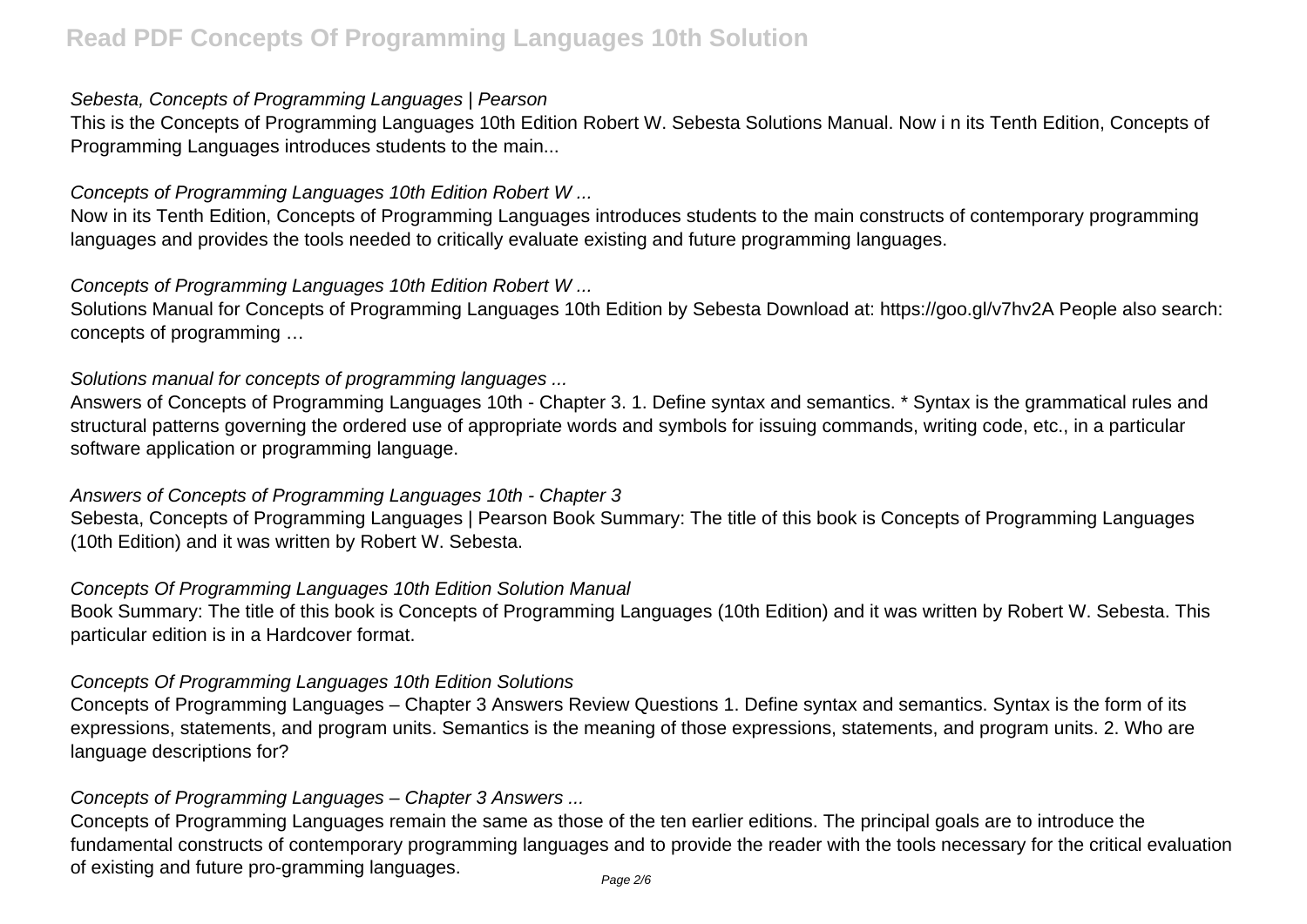### Concepts of Programming Languages, Eleventh Edition ...

Solution manual for Concepts of Programming Languages 10th edition by Robert W. Sebesta Test Bankis every question that can probably be asked and all potential answers within any topic.

## Solution manual for Concepts of Programming Languages 10th ...

Key Benefit: For courses in computer programming. Evaluating the Fundamentals of Computer Programming Languages. Concepts of Computer Programming Languages introduces students to the fundamental concepts of computer programming languages and provides them with the tools necessary to evaluate contemporary and future languages.An in-depth discussion of programming language structures, such as ...

## Concepts of Programming Languages (11th Edition ...

Now in its Tenth Edition, Concepts of Programming Languages introduces students to the main constructs of contemporary programming languages and provides the tools needed to critically evaluate existing and future programming languages., From the Book: Preface: The goals, overall structure, and approach of this third edition of Concepts of Programming Languages remain the same as those of the two earlier editions. The principal goal is to provide the reader with the tools necessary for the ...

### Concepts of programming languages 10th edition solution manual

It's easier to figure out tough problems faster using Chegg Study. Unlike static PDF Concepts of Programming Languages solution manuals or printed answer keys, our experts show you how to solve each problem step-by-step. No need to wait for office hours or assignments to be graded to find out where you took a wrong turn.

### Concepts Of Programming Languages Solution Manual | Chegg.com

Concepts of Computer Programming Languages uses the following features to facilitate learning: UPDATED! The most current information on contemporary computer programming languages. REVISED! Much of the discussion on outdated languages Ada and Fortran have been removed, including: Chapter 6 description of Ada's records, union types, and pointers.

# Sebesta, Concepts of Programming Languages, 11th Edition ...

Unlike static PDF Concepts Of Programming Languages 11th Edition solution manuals or printed answer keys, our experts show you how to solve each problem step-by-step. No need to wait for office hours or assignments to be graded to find out where you took a wrong turn. You can check your reasoning as you tackle a problem using our interactive ...

# Concepts Of Programming Languages 11th Edition Textbook ...

Concepts of Programming Languages 10th Edition by Sebesta Solution Manual Concepts of Programming Languages 9780131395312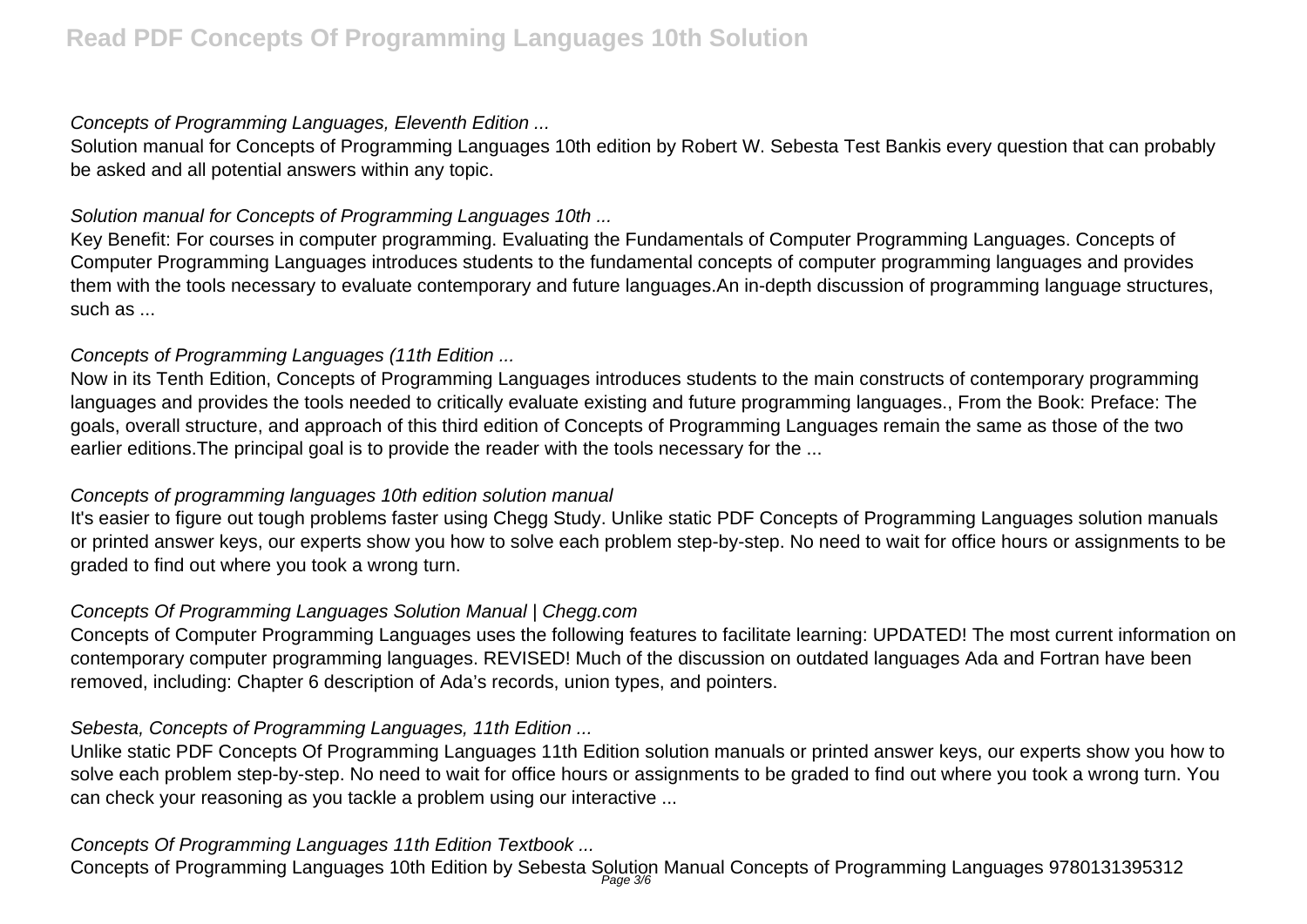0131395319. Computer Programming Courses Logic Programming Programming Languages Science Books Computer Science Managerial Economics Books For Teens Textbook.

#### Computer Programming Courses - Pinterest

Analytics cookies. We use analytics cookies to understand how you use our websites so we can make them better, e.g. they're used to gather information about the pages you visit and how many clicks you need to accomplish a task.

For undergraduate students in Computer Science and Computer Programming courses. Now in its Tenth Edition, Concepts of Programming Languages introduces students to the main constructs of contemporary programming languages and provides the tools needed to critically evaluate existing and future programming languages. Readers gain a solid foundation for understanding the fundamental concepts of programming languages through the author's presentation of design issues for various language constructs, the examination of the design choices for these constructs in some of the most common languages, and critical comparison of the design alternatives. In addition, Sebesta strives to prepare the reader for the study of compiler design by providing an in-depth discussion of programming language structures, presenting a formal method of describing syntax, and introducing approaches to lexical and syntactic analysis.

This book uses a functional programming language (F#) as a metalanguage to present all concepts and examples, and thus has an operational flavour, enabling practical experiments and exercises. It includes basic concepts such as abstract syntax, interpretation, stack machines, compilation, type checking, garbage collection, and real machine code. Also included are more advanced topics on polymorphic types, type inference using unification, co- and contravariant types, continuations, and backwards code generation with on-the-fly peephole optimization. This second edition includes two new chapters. One describes compilation and type checking of a full functional language, tying together the previous chapters. The other describes how to compile a C subset to real (x86) hardware, as a smooth extension of the previously presented compilers.The examples present several interpreters and compilers for toy languages, including compilers for a small but usable subset of C, abstract machines, a garbage collector, and ML-style polymorphic type inference. Each chapter has exercises. Programming Language Concepts covers practical construction of lexers and parsers, but not regular expressions, automata and grammars, which are well covered already. It discusses the design and technology of Java and C# to strengthen students' understanding of these widely used languages.

A comprehensive undergraduate textbook covering both theory and practical design issues, with an emphasis on object-oriented languages.

For courses in computer programming. Evaluating the Fundamentals of Computer Programming Languages Concepts of Computer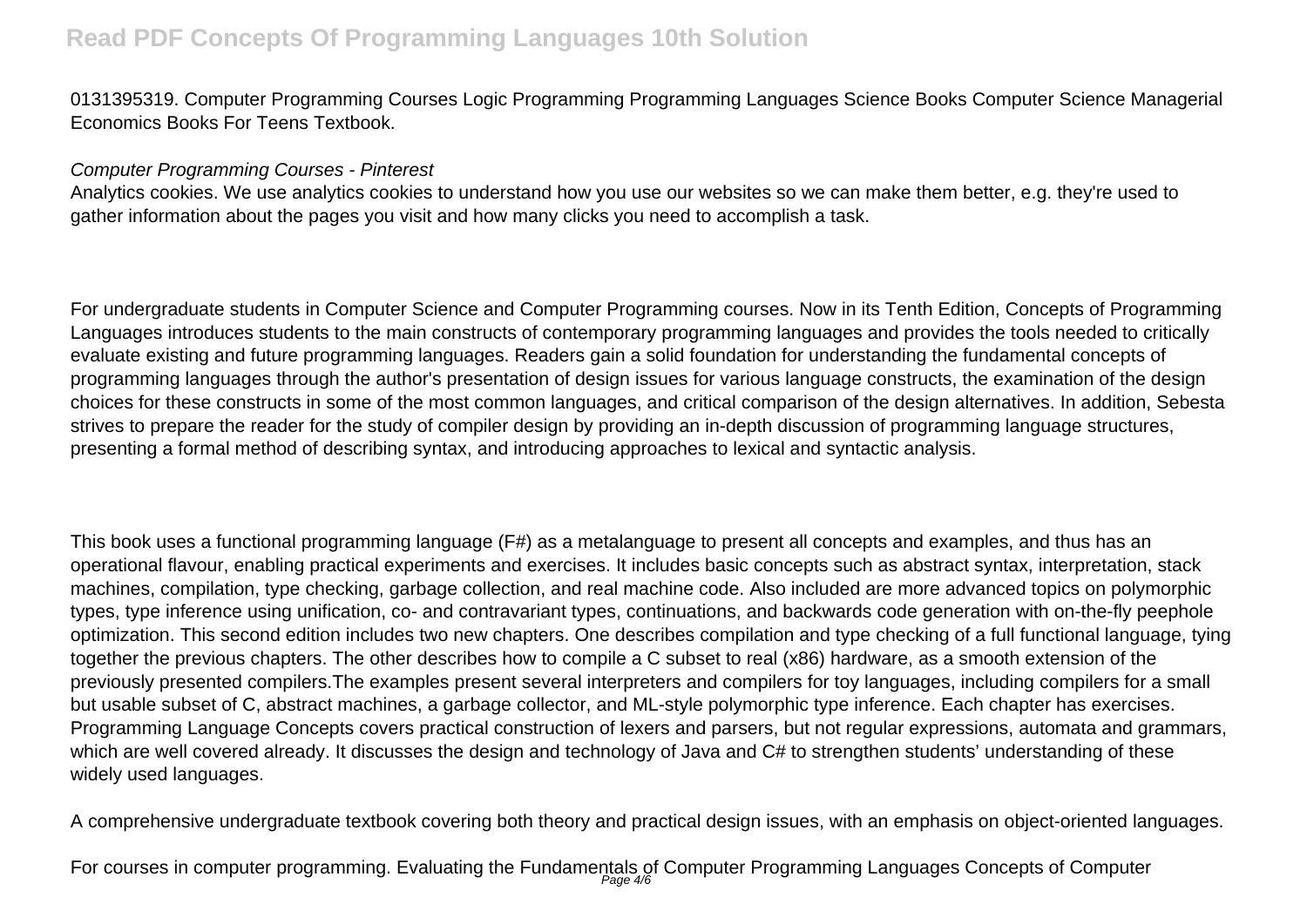Programming Languages introduces students to the fundamental concepts of computer programming languages and provides them with the tools necessary to evaluate contemporary and future languages. An in-depth discussion of programming language structures, such as syntax and lexical and syntactic analysis, also prepares students to study compiler design. The Eleventh Edition maintains an up-to-date discussion on the topic with the removal of outdated languages such as Ada and Fortran. The addition of relevant new topics and examples such as reflection and exception handling in Python and Ruby add to the currency of the text. Through a critical analysis of design issues of various program languages, Concepts of Computer Programming Languages teaches students the essential differences between computing with specific languages.

This textbook offers an understanding of the essential concepts of programming languages. The text uses interpreters, written in Scheme, to express the semantics of many essential language elements in a way that is both clear and directly executable.

Teaching the science and the technology of programming as a unified discipline that shows the deep relationships between programming paradigms. This innovative text presents computer programming as a unified discipline in a way that is both practical and scientifically sound. The book focuses on techniques of lasting value and explains them precisely in terms of a simple abstract machine. The book presents all major programming paradigms in a uniform framework that shows their deep relationships and how and where to use them together. After an introduction to programming concepts, the book presents both well-known and lesser-known computation models ("programming paradigms"). Each model has its own set of techniques and each is included on the basis of its usefulness in practice. The general models include declarative programming, declarative concurrency, message-passing concurrency, explicit state, object-oriented programming, shared-state concurrency, and relational programming. Specialized models include graphical user interface programming, distributed programming, and constraint programming. Each model is based on its kernel language—a simple core language that consists of a small number of programmer-significant elements. The kernel languages are introduced progressively, adding concepts one by one, thus showing the deep relationships between different models. The kernel languages are defined precisely in terms of a simple abstract machine. Because a wide variety of languages and programming paradigms can be modeled by a small set of closely related kernel languages, this approach allows programmer and student to grasp the underlying unity of programming. The book has many program fragments and exercises, all of which can be run on the Mozart Programming System, an Open Source software package that features an interactive incremental development environment.

Compilers and operating systems constitute the basic interfaces between a programmer and the machine for which he is developing software. In this book we are concerned with the construction of the former. Our intent is to provide the reader with a firm theoretical basis for compiler construction and sound engineering principles for selecting alternate methods, imple menting them, and integrating them into a reliable, economically viable product. The emphasis is upon a clean decomposition employing modules that can be re-used for many compilers, separation of concerns to facilitate team programming, and flexibility to accommodate hardware and system constraints. A reader should be able to understand the questions he must ask when designing a compiler for language X on machine Y, what tradeoffs are possible, and what performance might be obtained. He should not feel that any part of the design rests on whim; each decision must be